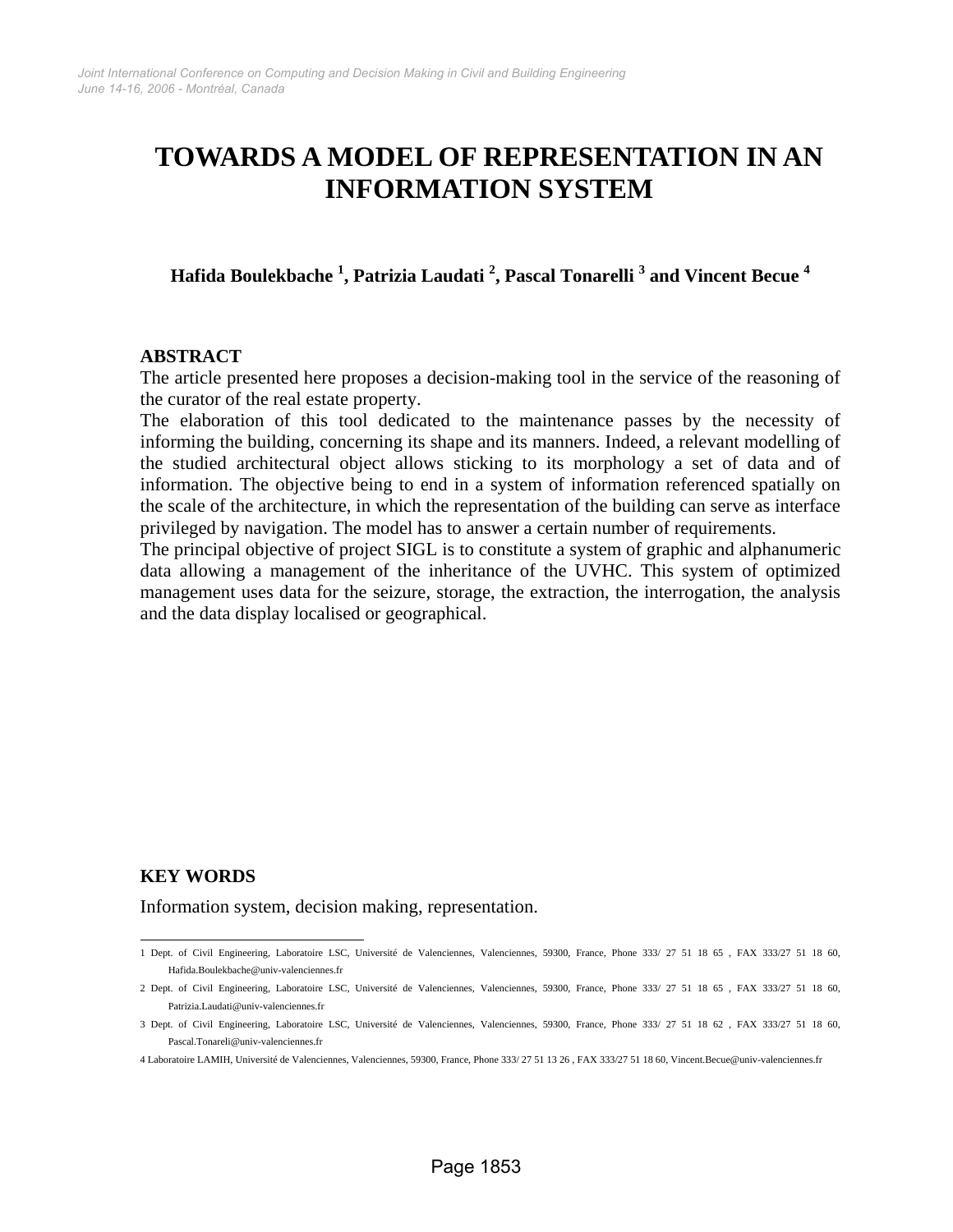# **INTRODUCTION**

All the actors of the field building are producers of information: the owner building customers, the companies of the sector of realization and the companies of industrial sector who offer products for the building. All wish today to develop a better communication of this information. With these problems, it is necessary to work for a model facilitating the division and the consultation of the whole of information related to the real inheritance. This model constitutes a tool of decision-making aid with the various actors of this sector.

It is thus in the particular fields of technical maintenance of the real inheritance and its management that intends to position the application of this model. The systems of DAO, the management' systems of data bases and their exploitation via Internet network make it possible to consider answers for the questions related to the structuring of descriptive information of the building, the management of a process of conservation, the division of information distributed between distant partners, the traceability of the decisions for the maintenance of the building.

The article presented here proposes a tool of decision-making aid with the service of the reasoning of the conservative of the real inheritance. This tool is interested in the questions specifically related on the production and the use of forward plans of management of the real inheritance.

# **GEOGRAPHICAL INFORMATION SYSTEM AND MANAGEMENT OF THE REAL INHERITANCE**

# **THE INFORMATION SYSTEM**

 In first, it is necessary to agree on some terms, acceptances and precise details on the system, the information system and in particular the role of the SIG in information technologies.

By system, we want to say the whole of elements in dynamic interaction, organized according to a finality. A system is a whole of elements which interact between them by exchanging internal and external information with support of transportation. For Jean-Louis Moigne (1990) an information system is the whole of methods and means collecting, controlling, memorizing and distributing information necessary to the exercise of the activity of any point of an organization. It has the role to ensure the coupling between the system of operation and the system control : it's function is to produce and memorize information, representations of the activity of the physical system then to place them at the disposal of the system control.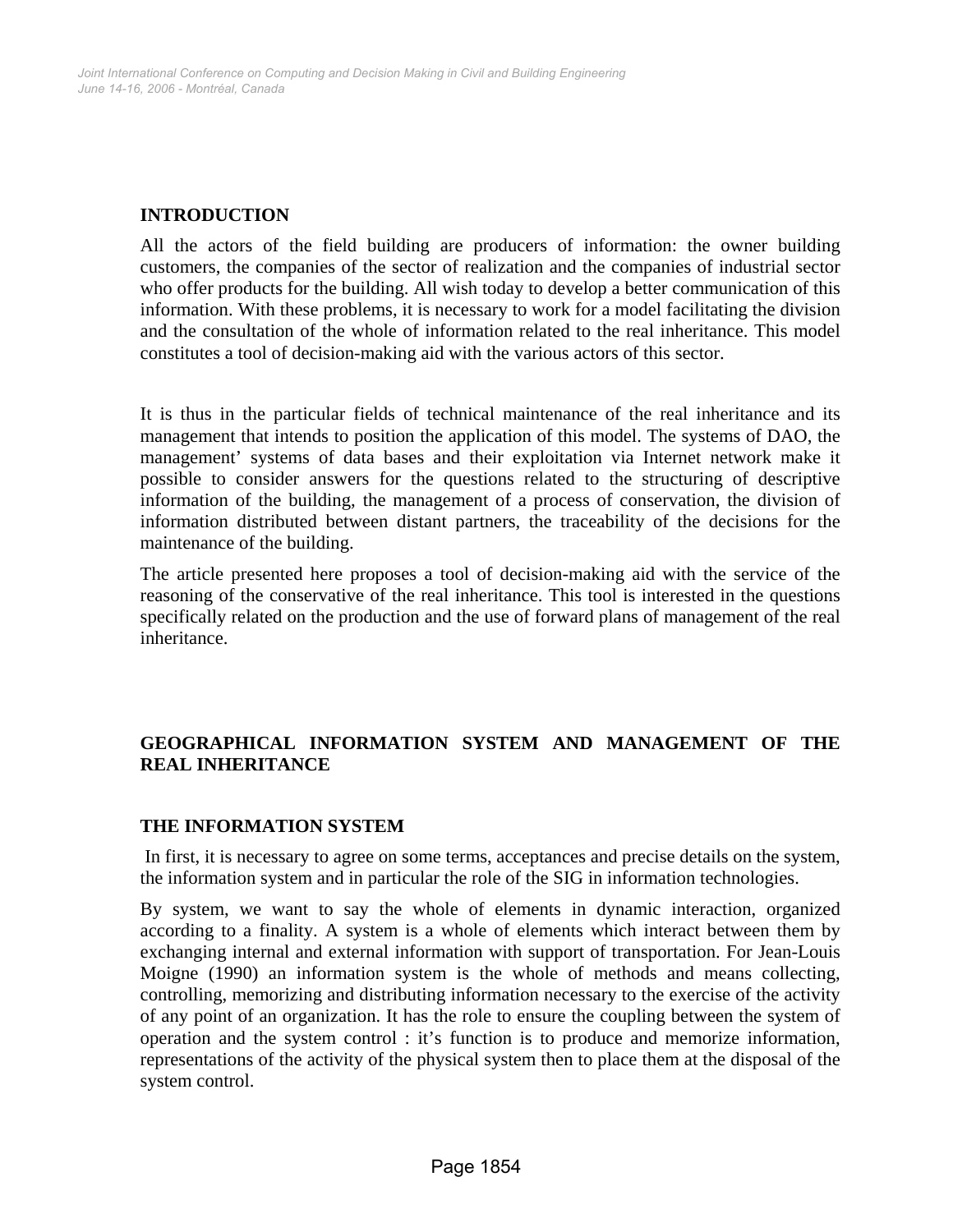The functional diagram on figure 1 explains the positioning of the Information system within the organization, being used as means of connection and exchange between the physical elements of the organization (men, machines, produced...) and the system control and management (place of management, planning, prospection).



**Figure 1 :** Positioning of the information system

# **THE SIG**

Compared to the many definitions and existing descriptions, let us retain this one :

a SIG can be defined like a system of management of data bases conceived to seize, store, handle, analyze and post data with space reference in order to solve complex problems of management and planning.

 The SIG integrate primarily two modules : a Data base management system DBMS and a module allowing to treat the space character of information.

Like any data base management system, a SIG is equipped with relative functions (figure 2) :

- the acquisition of the data
- storage,
- the handling and analyzes data,
- the posting and the generation of the interfaces,
- an interface with the user.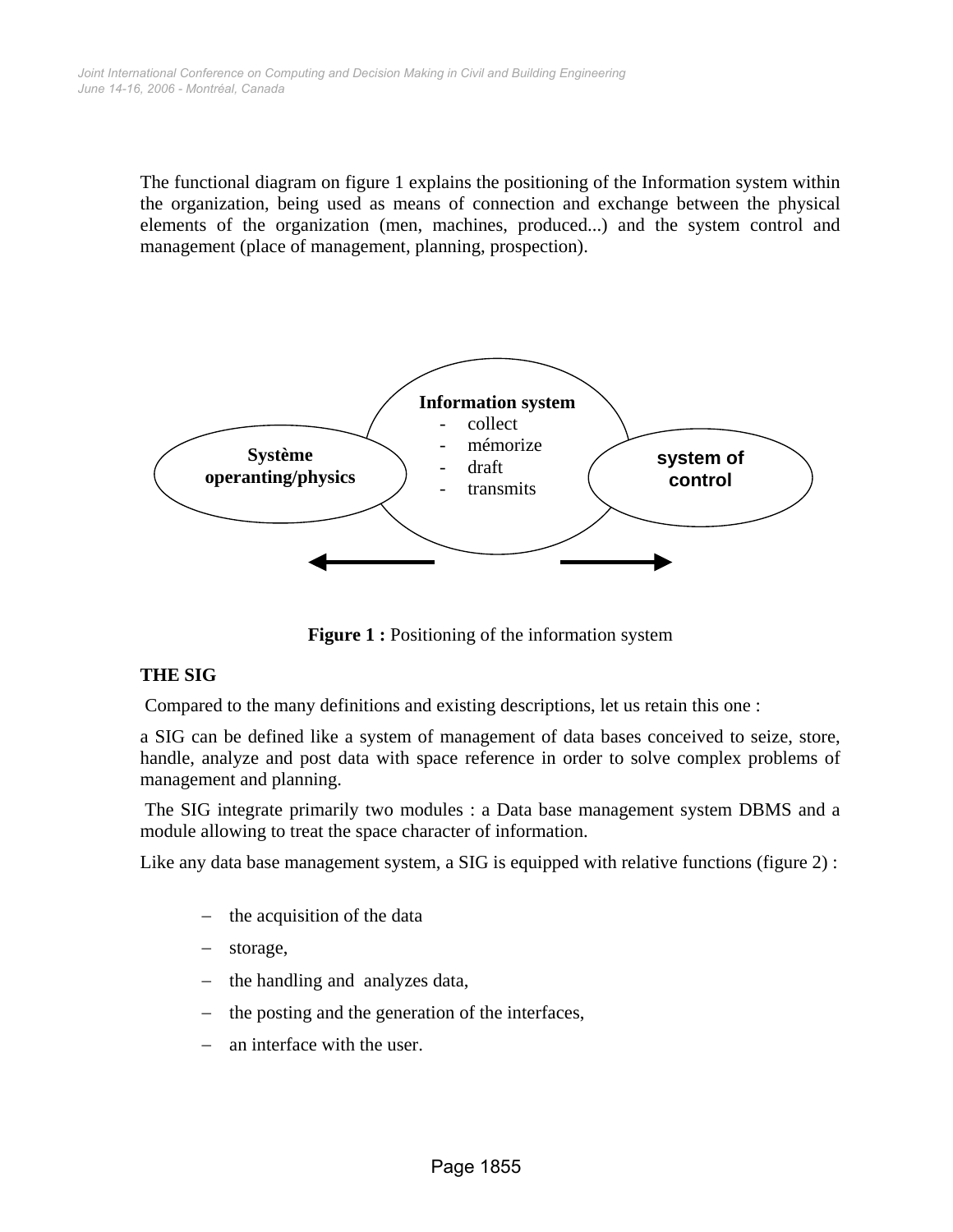What can be expressed by the five "to acquire, file, reach, analyze and post". The SIG resting on a DBMS makes it possible to the user to act in entry and exit of the system.



**Figure 2 :** Components of a SIG [FIS-93] in [LAA 00]

Within the framework of this work, it is important to identify the contributions of the SIG to the management of the real inheritance.

The questions concerned with the co-education of the urban functions, the durable development and the occupation of the ground, are overlapping and maintain relations of the causal type. The decisions are numerous and they are blocked by their increasing complexity that the actors of the urban development have to solve. The design of a Geographical Information system must answer above all with management, the control of this increasing complexity to accompany the practices by urban refitting, the control of operations of town planning and the installation of the new documents of city planning.

The SIG are tools which make it possible to satisfy the need for information and communication. The problems of patrimonial management that the actors of installation have to solve complex because they are largely overlapping. The management of the urban project, local installation have need for objective information answering this complexity.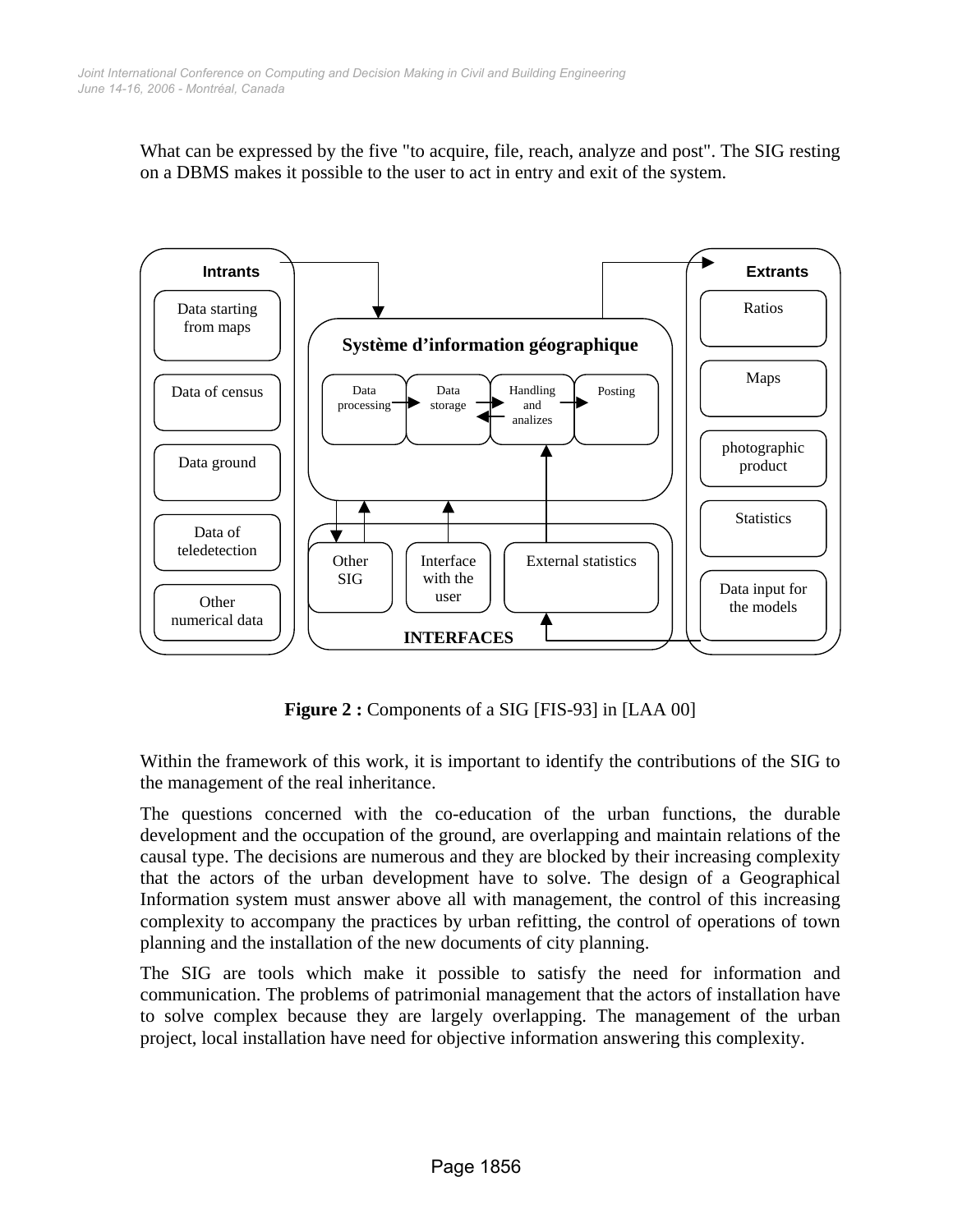The need for communicating information enters the various actors requires an instrument making it possible to assist the collaboration of administrative and technical competences for a global and synthetic solution of the problems of installation.

# **LE SIG: A TOOL OF ASSISTANCE A THE DECISION IN MANAGEMENT OF THE REAL**− **INHERITANCE**.

The SIG can not be regarded as tool of decision-making aid because it does not integrate a clean decision-making process. However, it makes it possible to have, several years in advance, a detailed image from what will occur on the ground. Moreover, much of treatments sets of themes (built inheritance and not built, demography, health, employment...) can be carried out and thus allow to treat the future data of census to support the decisions of the actors on a whole of knowledge multi-sets of themes and organized.

The SIG makes it possible to show the induced effects of the policies of development, by providing a quantitative characterization of the medium, according to scenarios of development. It is what makes of it a tool of decision-making aid within the framework of the urban development.

But it misses methods however making it possible to carry out choices among the various possible solutions relative to a decisional problem given to become genuine tools of decisionmaking aids.

 Although the SIG provide to the decision maker a whole of powerful tools for handling, the management and the analysis of the data with space reference, they miss a whole of mechanisms making it possible to integrate the preferences of the decision maker and to carry out a choice in a context of evaluation of objectives and criteria conflict.

It is this report which returns many researchers to couple the SIG and the methods of multicriterion analysis; because the SIG alone does not offer the means of making of the decision-making aid strategic or of the multicriterion evaluation of an urban problem.

| <b>Users</b>                                                 | <b>Management of data</b> | <b>Analyze and</b><br>synthesis | <b>Strategic planning</b>                                                             |
|--------------------------------------------------------------|---------------------------|---------------------------------|---------------------------------------------------------------------------------------|
| <b>Decision makers</b><br><b>Planners</b><br><b>Managers</b> | <b>SIG</b>                |                                 | Computerized<br>decision-making<br>system for the<br>management of the<br>inheritance |
| <b>Technicians</b>                                           |                           |                                 |                                                                                       |

**Figure 3 :** Position of the SIG with respect to the users and the activities.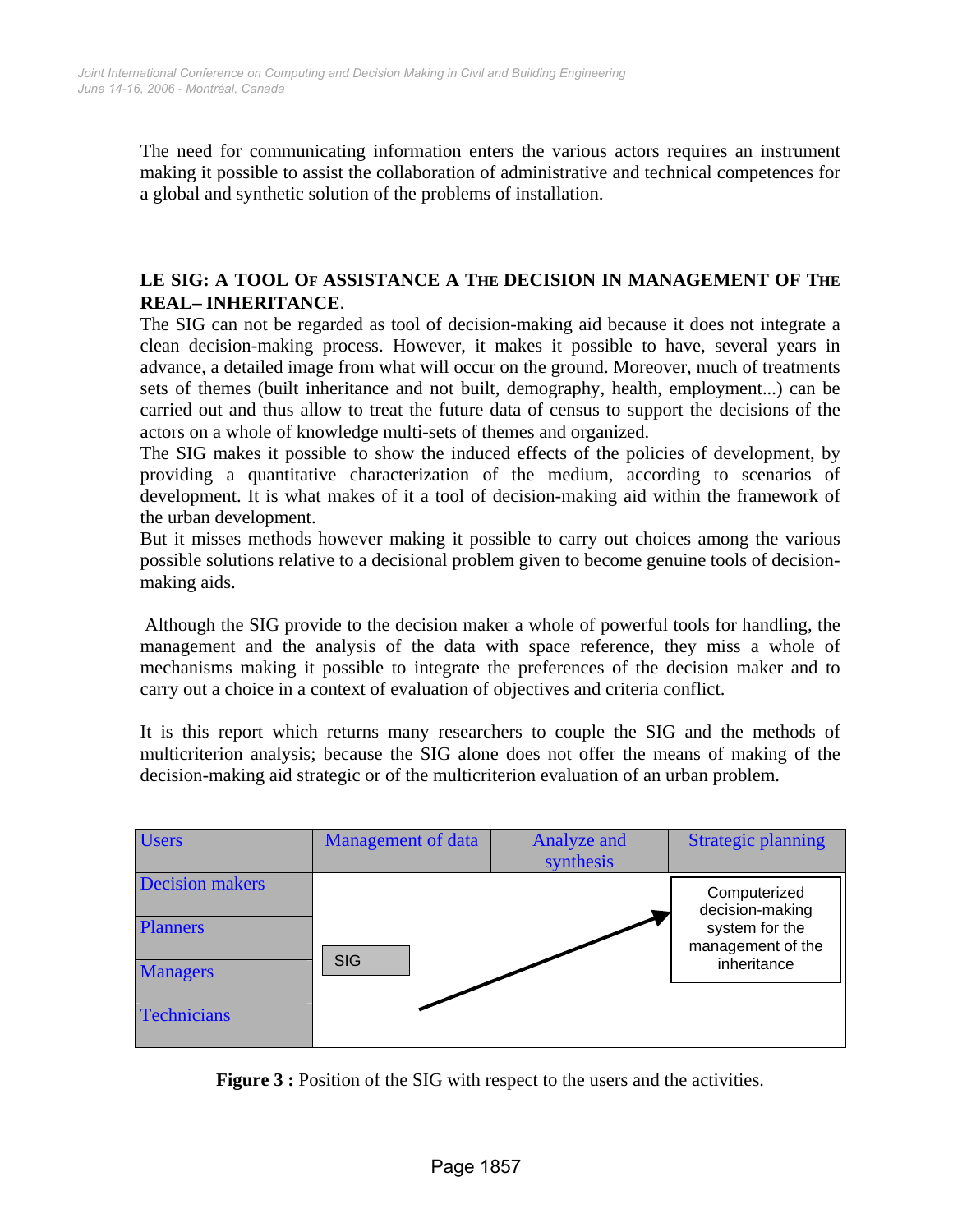Because of their role of collecting, storage and data processing, Clarke (1990) notes that the SIG provide more decision-making aid at the operational level than at the technical and strategic levels.

# **PROPOSAL FOR AN INFORMATION SYSTEM GEOGRAPHIQUE AND LOGISTIC "SIGL"**

 Far from a simple "mechanization" of the traditional methods, SIGL is a system which transforms the field of the maintenance of the real inheritance and modifies of them several aspects particularly in the field quantitative and qualitative increase in

- − of the information management:
- − interconnection of the information systems of each actor,
- − information, will to have a description
- − development of tools of simulation and assistance, of the building throughout its cycle of life.

It is thus towards a methodology of development and uses of this tool that this research is directed, in a spirit of generalization and diversification of the grounds of experimentation since those will include at the same time urban fabric but also from the point of view of the particular building like urban screen.

 Making of this tool of decision-making aid dedicated to the maintenance of the real inheritance passes by the need for documenting the building, concerning its form and its uses. Indeed, a relevant modelling of the studied architectural object makes it possible to attach to its morphology a whole of data and information. The objective being to lead to an information system referred spatially on the scale of the architecture, in which the representation of the building can be used as privileged interface of navigation.

The model must answer a certain number of visualization on the Web, without material−requirements. It must allow :

- − the visualization of these scenes on each
- − investment, of various scenes;
- − reaction of the user on the scene visualized either while
- − operating system;
- − That the scene serf of−moving there, or by questioning it, or by modifying it; interface with a System of Management of Data bases.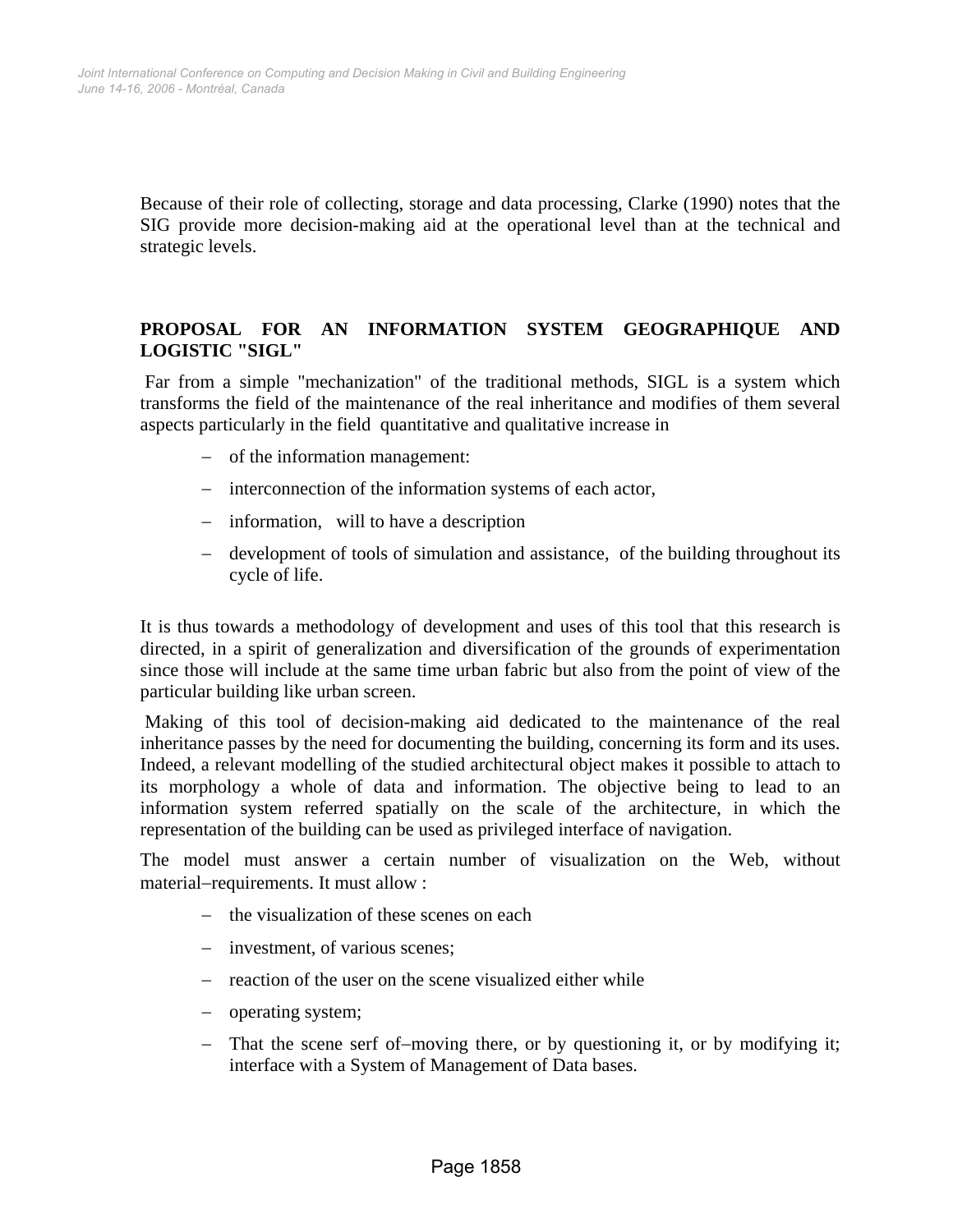Lastly, the management of information relating to the maintenance of the inheritance, is of course the basic problem which this study tackles. In addition, the project aims at benefiting from the development of a whole of techniques data-processing (approach object, technologies of the Web, etc...) to try providing the foundations of an information system localised.

# **PROTOCOL OF APPLICATION**

 Within the framework of the management of the real inheritance of the university, the logistic service set up project "SIGL".

# **INHERITANCE NOT BATI**

For the management of its inheritance, the university of Valenciennes needs, on her territory, of exhaustive geographical knowledge and an information management increasingly finer.

The SIGL constitutes a response to these daily problems: it enables them to easily integrate the geographical component in management, to optimize it and improve knowledge of the territory. It does not act more than one simple tool of census of geographical information but of a true Information system federator, interoperable with all the components which are attached to it and all the trades applications which result from this. The data is centralized and shared with the users of the SIG, or the improvement the knowledge of the−users of other applications.

SIGL allows one:

# − **improvement of knowledge of the territory,**

It is possible to reach the land register and information which is attached to it. One can visualize microfiches and the data relating to the pieces (name of the building, of the occupant, surfaces...), while profiting from a cartographic representation.

Many management tools trades can be developed by our services around tool SIGL: management of the networks, follow-up of permit building, management of the roads, installation of the parks... As many applications which make it possible to enrich knowledge by the university territory, and to improve the exploitation

# − **Cartography and management of the**−**of it in an intuitive and interactive way networks**

The exploitation of the various networks requires their geographical representation. That constitutes a stage impossible to circumvent. This achieved operation, one can then visualize them and update them from the station office or directly on the ground thanks to the mobile solutions. Very simply, with the solutions trades developed one is able to analyze and anticipate the incidents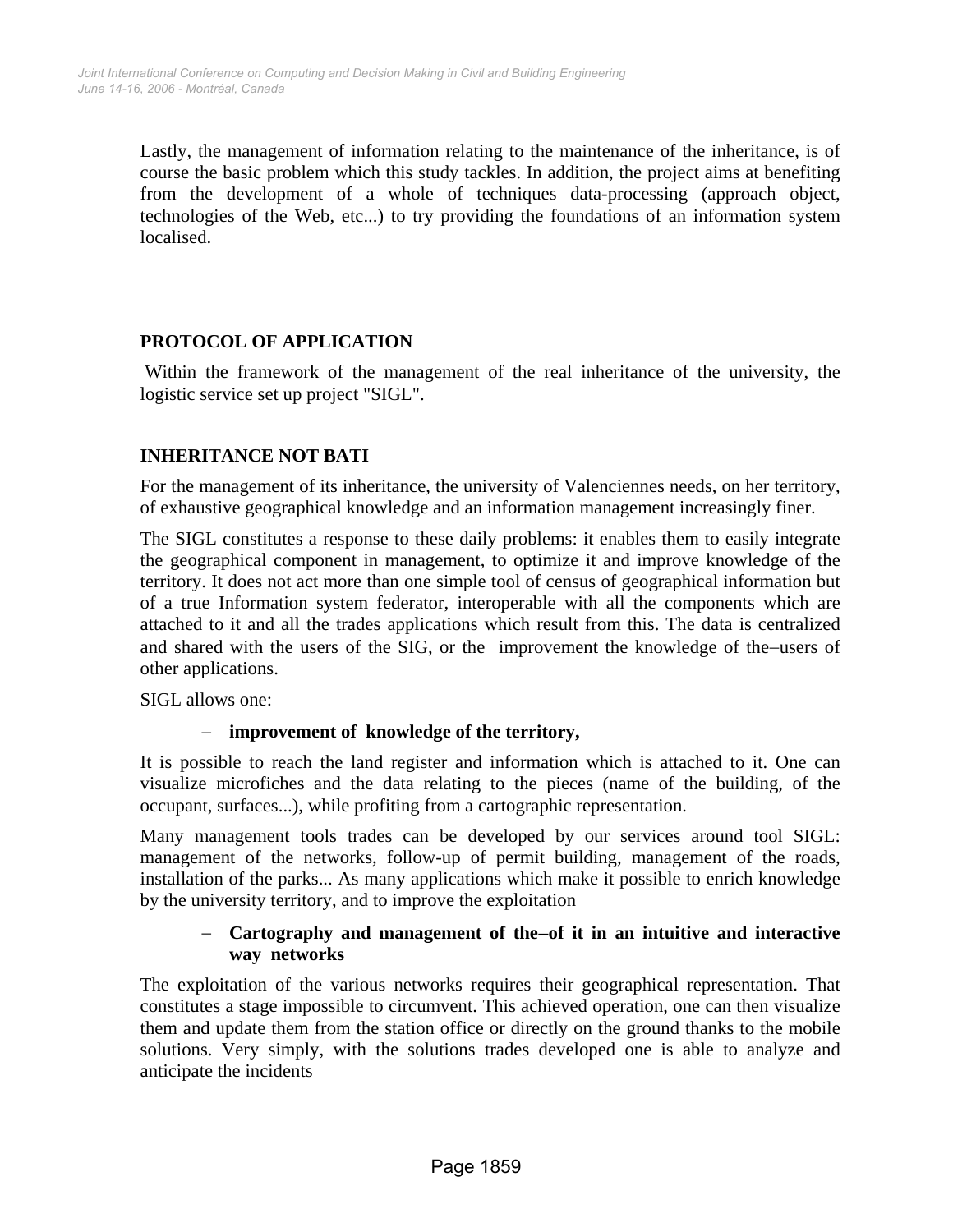*June 14-16, 2006 - Montréal, Canada Joint International Conference on Computing and Decision Making in Civil and Building Engineering*

#### − **Planning of the interventions**

Once the isolated failures, the management tools of networks, cleansing helps us to decide actions and means to implement for repairing and maintain them

#### − **Optimization of the management of the inheritance not built**

Beyond its capacities of representation, SIGL makes it possible to manage and chart the inheritance. Using the solutions trades integrated into the application, one can decide and optimize the equipment installation of and organize in an optimal way the interventions of maintenance on the inheritance...



**Figure 4:** Geolocalisaion of university site Mont Houy

#### **INHERITANCE BUILT**

The missions of the SIGL within the framework of this project :

- − Administration of the data base and specification of the description of the real inheritance and the associated information
- Parameter setting of the functions of exploitation and development of specific applications for the university managers of buildings and the in charge ones of technical maintenance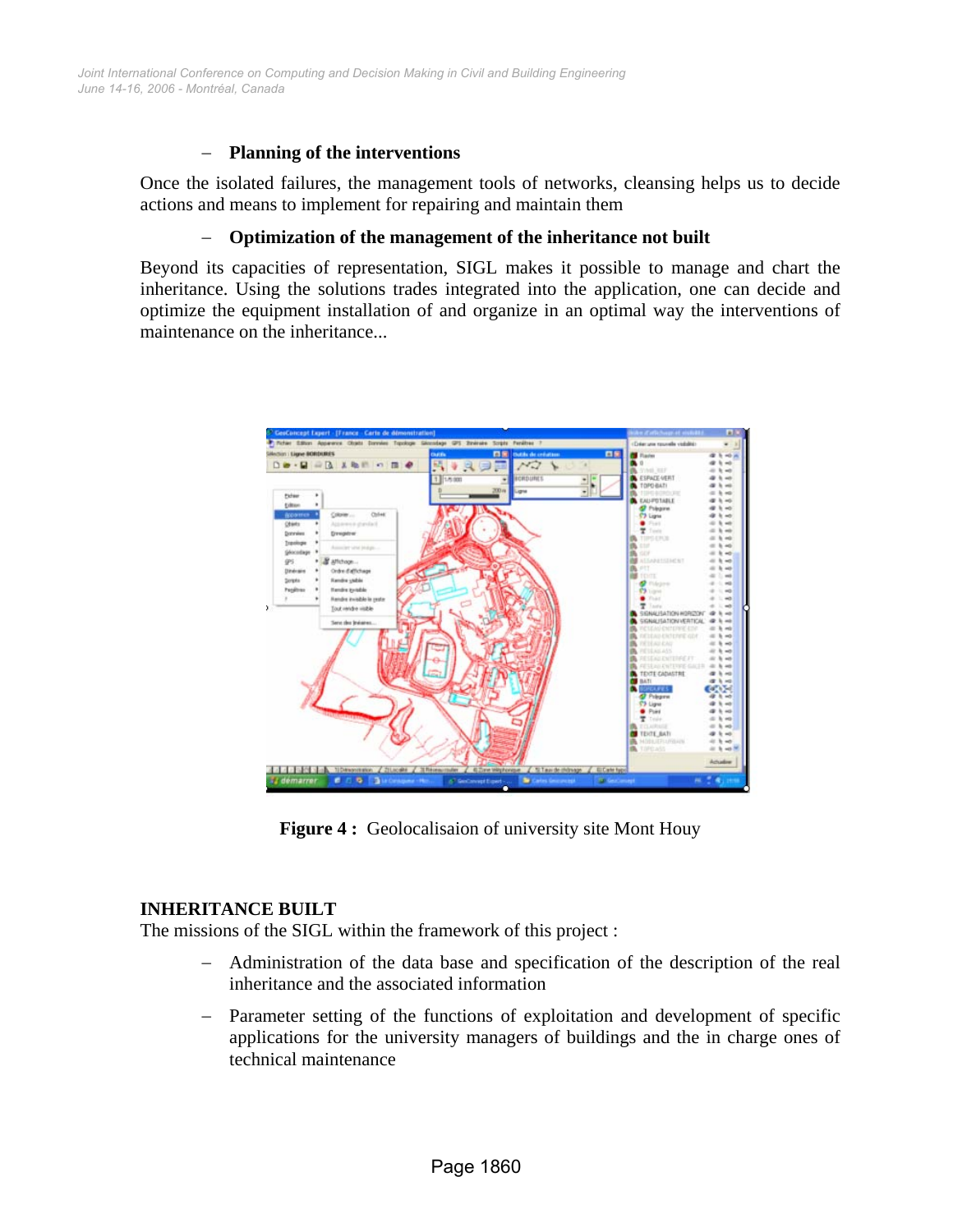- Data-processing seizure initial of the buildings and the university sites and seized by the major updates (Raised of the buildings, Training−seizure of the plans, integration of already computerized data...).
- Formation of the managers of buildings and the persons in charge for maintenance for the consultation and the regular information of the base
- − Assistance of the users to the implementation of the system.

Project SIGL consists in formalizing a whole of graphic and alphanumeric data in response to a double patrimonial strategy: the management of the costs and the offer of services in the users.



**Figure 5 : Components of SIGL project** 

# **SIGL : TOOL OF ASSISTANCE A THE DECISION AND COMMUNICATION**

SIGL is a genuine tool of decision-making aid. It in particular contributes to identify the stakes of the site of the university. It makes it possible to organize all the stages preliminary to the choices of a future establishment bus it takes part to carry out analyses sets of themes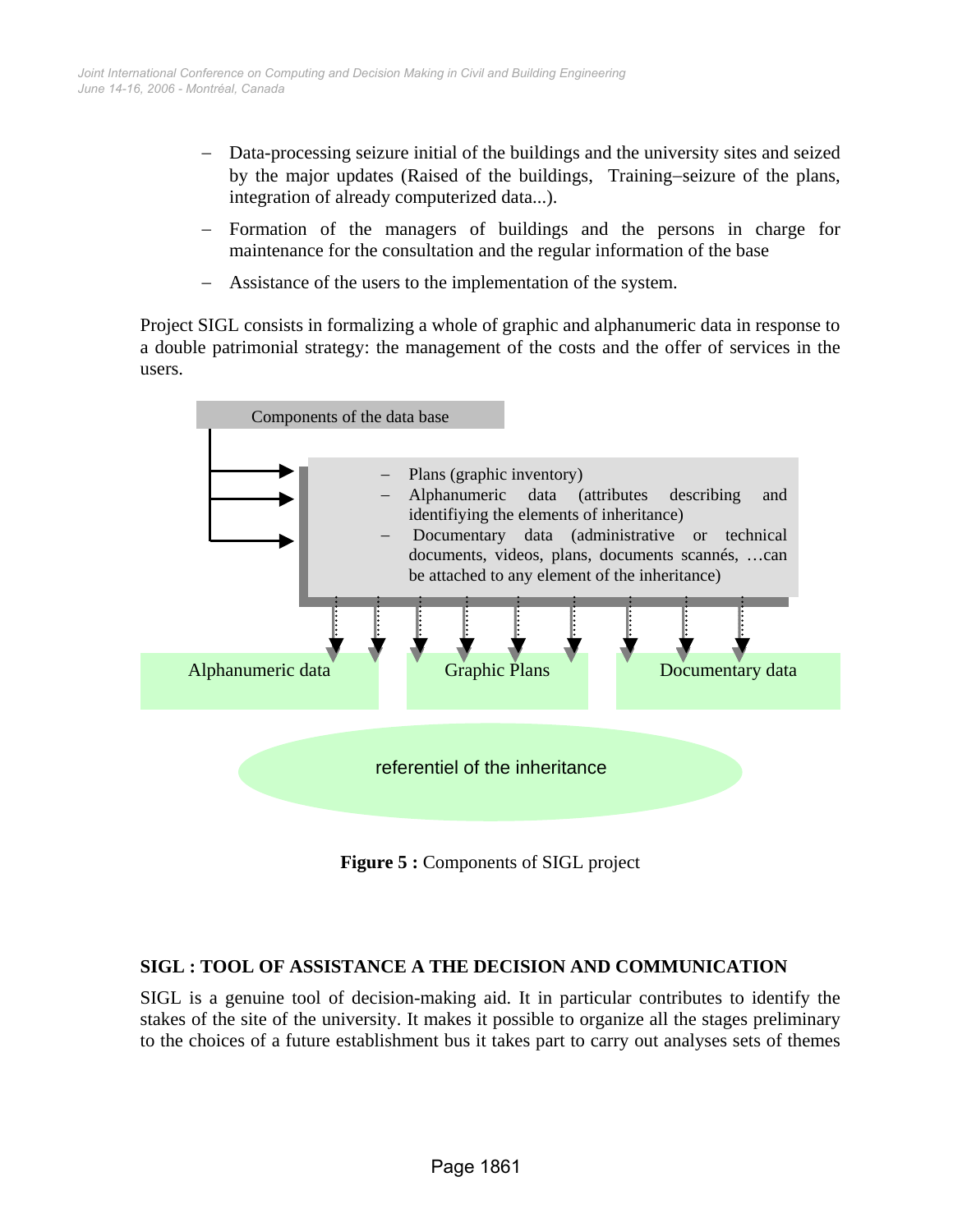on statistical and geographical data. It facilitates the analysis of the territory and brings a synthetic vision of information.

 It makes it possible in particular to the various actors of the inheritance to visualize the evolution of fabric in space and time. SIGL becomes a genuine tool of communication and assistance to convince the decision makers and the users of the inheritance. So initially, the SIGL contributes to better managing geographical data and to integrate all information relating to the territory, the real advantage lies in its capacity to disseminate and share relevant information with a certain number of actors for fast decision-makings. The data are stored on a waiter of data and are shared by all the users. According to rights' which are allotted to them, they reach information in reading mode or writing. Information is accessible to all and is integrated into a reference frame supporting collaboratif work thus.

#### **SIGL : TOOLS FOR DIAGNOSIS, TOOLS FOR EVALUATION**

Knowledge, thanks to the acquisition of information on behalf of a manager of the inheritance, enables him to carry out choices, because it has a global vision of the problem and possible solutions and their consequences, while bringing a satisfactory technical solution and best accepted.

But before the decision maker can choose, it is necessary to design a panel of choices possible to propose to him, objective of a tool of decision-making aid. This panel corresponds to a series of possible actions, even with scénarii. By scenario one understands at the same time the whole of the essential elements structured in space (or groundwork) and the course envisaged of the action (for example intervention of work) which takes into account the elements considered. The scenario of a management of the real inheritance thus constitutes the tool which supports the process of its development: each expression of the scenario corresponds to a determined phase, thus adapting to the successive needs for an evolutionary process. Michel Godet defines a scenario as a coherent unit, having a temporal dimension, "formed by the description of a future situation and advance of the events which make it possible to pass from the situation origin to the future situation"<sup>5</sup>. The true difficulty is the formalization of the scénarii. It is thus interesting to consider the methods of development of the scénarii, at the same time as a concrete translation of the mental representation that is made the manager (like the actor of the intervention); and as elements of representation of the concretization of waiting of the users of the buildings.

The recourse to the tools of decision-making aid can intervene constantly of the process of exploitation and throughout cycle of life of the frame. In an approach quality, it is desirable that it is committed very upstream of the decision, as of the preliminary studies. Moreover

 $\overline{a}$ 

<sup>&</sup>lt;sup>5</sup> Godet, M. (2004) « La boîte à outils de prospective stratégique : problèmes et méthodes », Cahiers du LIPSOR, n°5, page 20.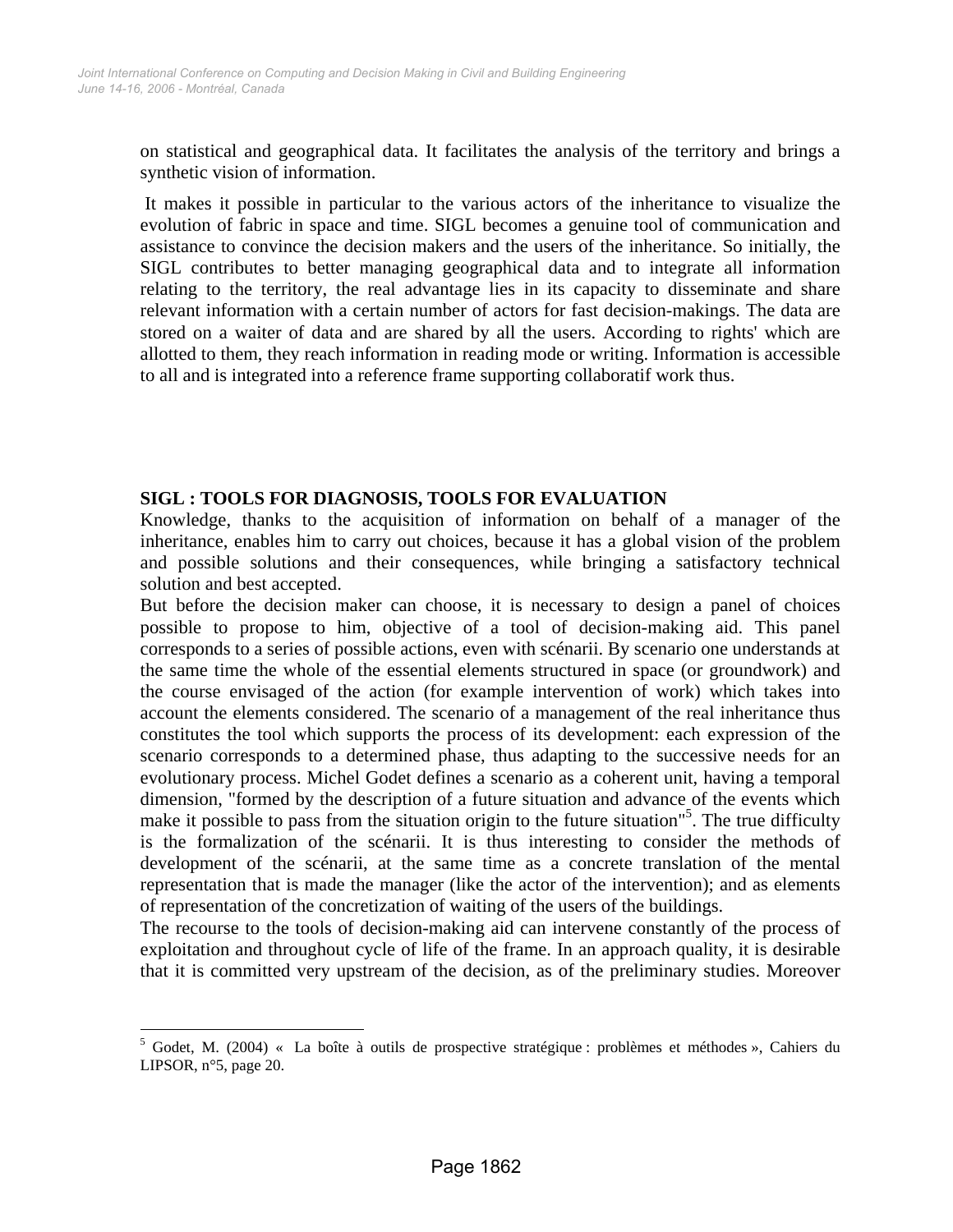one could distinguish various types of tools of decision-making aid, according to the tools−moment when they intervene, and thus according to also the objectives:

- Tools for diagnosis; they intervene upstream, and they are used to estimate the state and thus the degree of quality of an element of the existing frame, in a concern of defining the failing elements, weak points, who can transform themselves into strong points and thus constitute the elements necessary in order to build the tools for evaluation;
- those–tool of decision-making aid for the intervention; intervene a posteriori, to evaluate the results and the consequences of the decisions taken and installations. The retrospective analysis of the decisions taken can be regarded as a factor of quality assurance, in the optics of a step of control permanent of the quality of the interventions carried out

# **CONCLUSION**

Any organization (community, CCI,...) having problems of territorial information and management of inheritance, needs on its territory exhaustive geographical knowledge and an information management increasingly finer. Thanks to the SIGL, it is from now on possible to easily integrate the geographical component in the management of the inheritance of the university, to optimize it and improve knowledge of its territory.

For a few years, the university engineering departments have been computerized, thus allowing the mutualisation of the resources, competences and information; and supporting the professionalisation of territorial management.

The management of the inheritance becomes from now on a service with whole, transverse share within the organizations. It touches several services and makes it possible to exploit, analyze and manage all the data of the university park.

Our objective is not to create a documentation base which would be adjusted with the need with our project to enable us to validate our starting assumption, but to confront well this assumption and the step of project which accompanies it with concrete cases. This is why we will use several documentation data bases already implemented within the framework of the grounds of experimentation described further, and which concern problems of documentation of the building or the site.